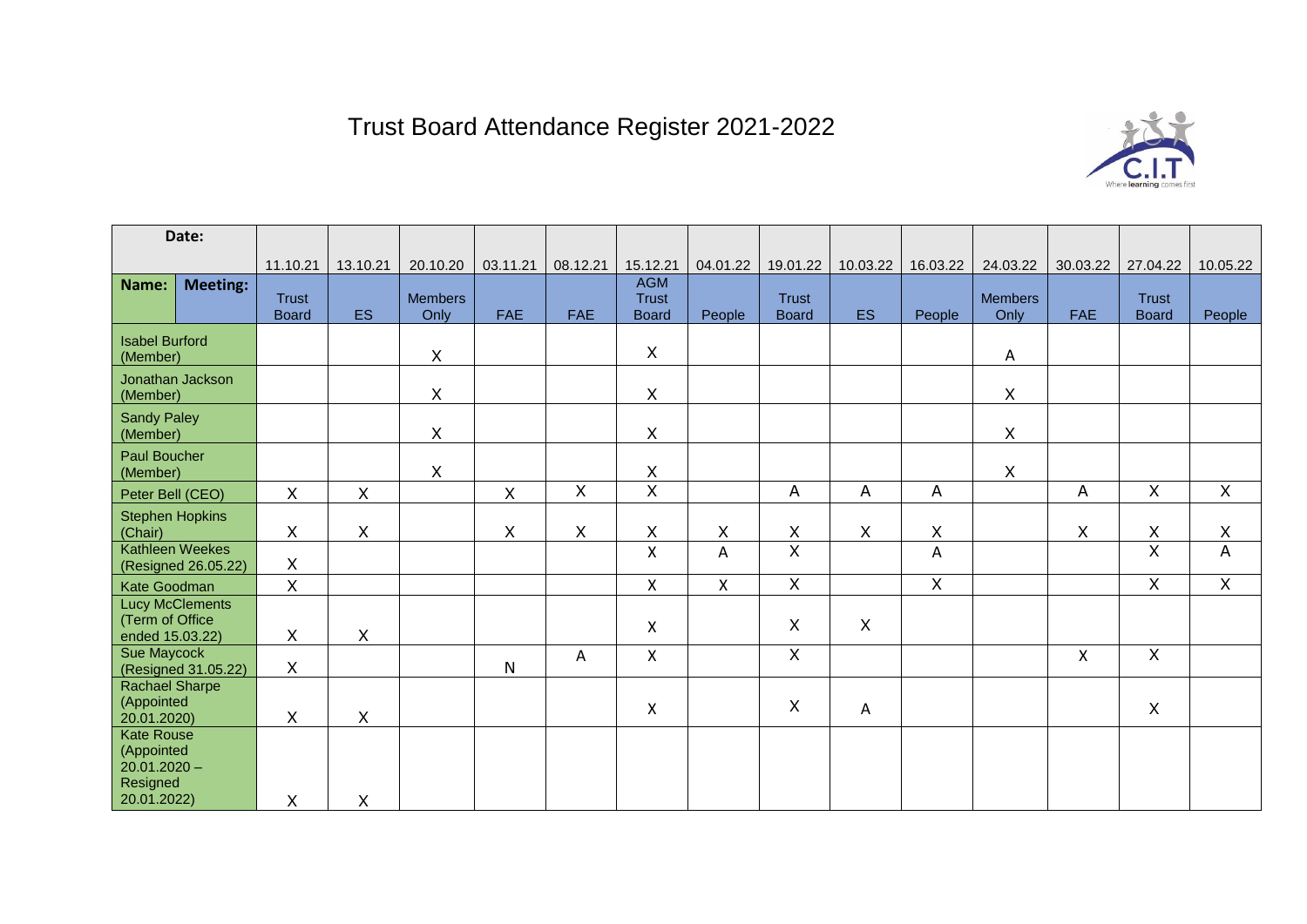|                                                        |   |   |              |   | X            |   | X |   |   |   |          |   |
|--------------------------------------------------------|---|---|--------------|---|--------------|---|---|---|---|---|----------|---|
| Kim Adele-Platts<br>(Appointed<br>27.04.2020)          | N |   |              |   | A            | Χ | X |   | X |   | A        | X |
| <b>Helen Drew-Bradley</b><br>(Appointed<br>24.06.2020) | A |   | $\mathsf{X}$ | Χ | X            |   | X |   |   | X | X        |   |
| Julia Lindley-Baker<br>(Appointed<br>  01.09.2021      | X | X |              |   | X            |   | X | X |   |   | X        |   |
| <b>Bryan Steele</b><br>(Appointed<br>24.06.2020)       | X |   | X            | X | $\mathsf{X}$ |   | X |   |   | X | $\times$ |   |
| Jo Slesser<br>(Appointed<br>  01.01.2022               |   |   |              |   |              |   | X | X |   |   | X        |   |
| <b>Keith Stanton</b><br>Appointed<br>  01.01.2022      |   |   |              |   |              |   | X |   | X |   | X        | X |
| <b>Matthew Fanthorpe</b><br>(Appointed<br>01.01.2022   |   |   |              |   |              |   | X |   |   | A | A        |   |

Key:

X Present

A Apologies sent

N Non-attendance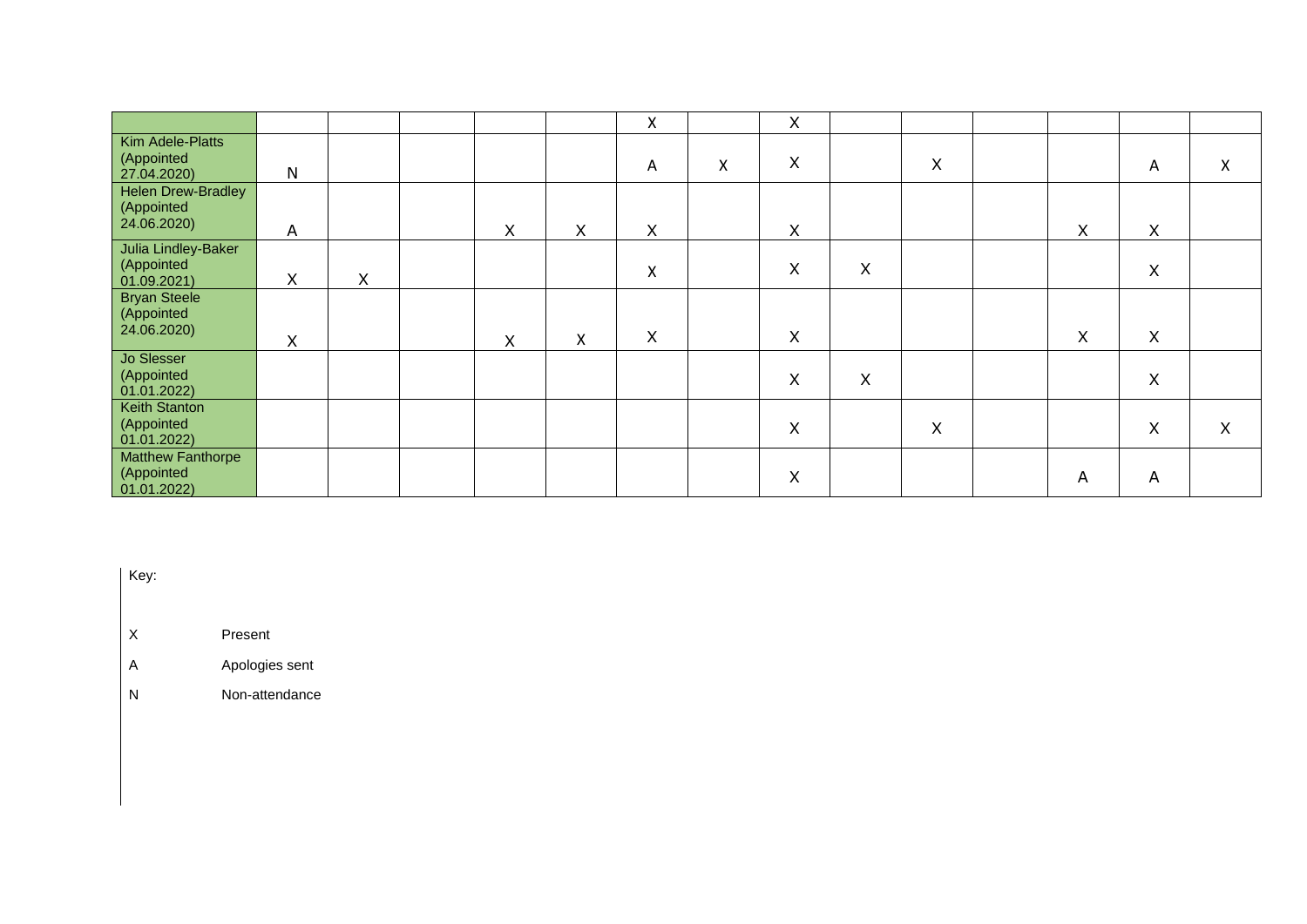All above should attend

## Trust Board Meeting

| Finance & Audit Committee                  | Bryan Steele (Committee Chair)     |  |  |  |  |  |
|--------------------------------------------|------------------------------------|--|--|--|--|--|
| (FAE)                                      | Stephen Hopkins                    |  |  |  |  |  |
|                                            | Helen Drew-Bradley                 |  |  |  |  |  |
|                                            | Sue Maycock                        |  |  |  |  |  |
|                                            | <b>Matthew Fanthorpe</b>           |  |  |  |  |  |
|                                            | Peter Bell (CEO)                   |  |  |  |  |  |
|                                            |                                    |  |  |  |  |  |
| People                                     | Stephen Hopkins                    |  |  |  |  |  |
|                                            | Peter Bell (CEO)                   |  |  |  |  |  |
|                                            | Kate Goodman                       |  |  |  |  |  |
|                                            | Kathleen Weekes                    |  |  |  |  |  |
|                                            | Kim Adele-Platts (Committee Chair) |  |  |  |  |  |
|                                            | Keith Stanton                      |  |  |  |  |  |
|                                            |                                    |  |  |  |  |  |
|                                            |                                    |  |  |  |  |  |
| <b>Education Scrutiny and Safeguarding</b> | Rachel Sharpe                      |  |  |  |  |  |
| (ESSG)                                     | Jo Slesser                         |  |  |  |  |  |
|                                            | Julia Lindley-Baker                |  |  |  |  |  |
|                                            | <b>Stephen Hopkins</b>             |  |  |  |  |  |